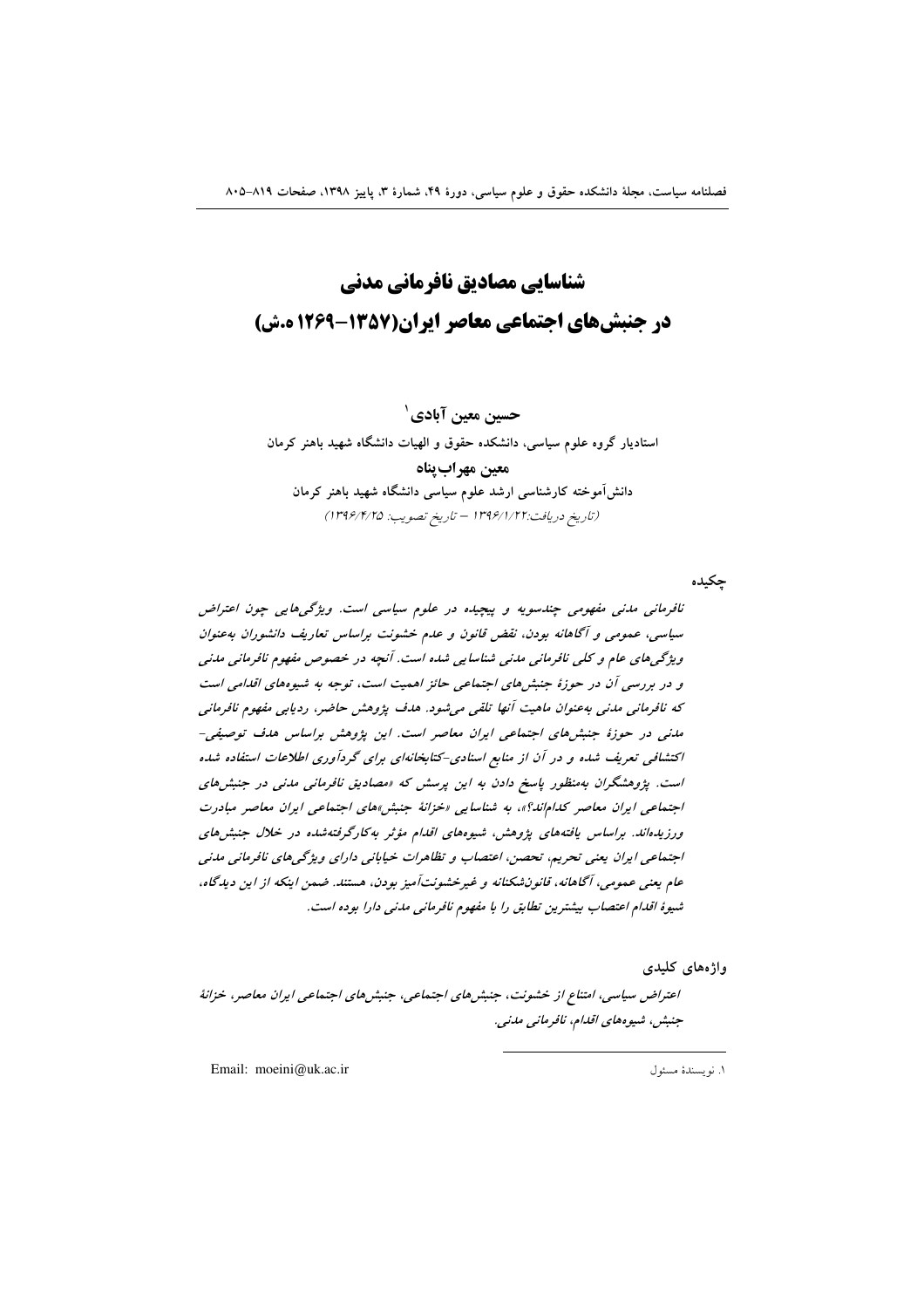نافرمانی مدنی ٰ از مفاهیم موجود در عالم سیاست است که توجه بسیاری از پژوهشگران را جلب کرده است. دربارهٔ مفهوم نافرمانی مدنی می توان گفت «نافرمانی مدنی مفهومی پیچیده و چندسویه در فرهنگ سیاسی است» (محبی، ۱۳۸۲: ۱۳۸). فرهنگ لغات آکسفورد نافرمانی مدنی را چنین تعریف می کند: «تبعیت نکردن از قانونی که غیرعادلانه تلقی می شود، بهعنوان شکلی از اعتراض مسالمتآميز سياسي» (www.oxforddictionaries.com). با وجود چنين تعاريفي از مفهوم نافرمانی مدنی، شناسایی مصادیق أن در عرصهٔ عمل پژوهشگر را دچار چالش میکند.

«خاستگاه مفهوم نافرمانی، حوزهٔ جنبشهای اجتماعی<sup>۲</sup> است» (رحمان<sub>ی</sub> و مختاری، ۱۳۹۴: ۹۰). نافرمانی مدنی در این زمینه با شیوههای اقدام بهکارگرفتهشده در جریان جنبشهای اجتماعی پیوند دارد. ایران در دوران معاصر دستخوش تحولات سیاسی اجتماعی گوناگون بوده است. وقوع جنبش،اوي اجتماعي متعدد مانند جنبش تنباكو، انقلاب مشروطه، نهضت ملي سازي صنعت نفت و انقلاب اسلامی گواه این مدعاست. هدف پژوهش حاضر، ردیابی مفهوم نافرمانی مدنی در حوزهٔ جنبشهای اجتماعی ایران معاصر است، ازاین رو پژوهش حاضر با رویکردی توصیفی–اکتشافی و استفاده از منابع اسنادی–کتابخانهای، درصدد پاسخگویی به این پرسش است که مصادیق نافرمانی مدنی در جنبش های اجتماعی ایران معاصر کدام نانا؟

در خصوص پیشینهٔ پژوهش در مورد نافرمانی مدنی میتوان به آثار زیر اشاره کـرد: تــورج رحمانی و علی مختاری در مقالهای با عنوان «نافرمانی مدنی، ایدهای بـرای عبـور از بـن بـست نظری لیبرالیسم» (۱۳۹۴) معتقدند که نافرمانی مدنی به سطح نظریهٔ سیاسی در نظامهای لیبـرال دموکراتیک گذار کرده است. سید جــواد ورعــی در مقالــهٔ «بررســی مفهــومی بغــی، محاربــه و نافرمانی مدنی» (۱۳۹۴) ضمن نشان دادن تفاوت این مفاهیم، نافرمانی مدنی را حتی و تکلیف شهروندي تلقي مي كند. بهرام محيي در مقالهاي با نام «جستاري دربارهٔ نافرماني مدني» (١٣٨٢) سعی در تبیین مفهومی نافرمانی مدنی و بستر تاریخی ظهور و صـور گونـاگون بـروز آن دارد. پژوهش حاضر، سعی دارد با تمرکز بر شیوههای اقدام بهکارگرفتـهشـده در بـستر جنـبش هـای اجتماعی ایران، یعنی جنبش تنباکو، انقلاب مشروطه، جنبش ملیسازی صنعت نفت و انقــلاب اسلامی، این شیوهها را با مفهوم نافرمانی مدنی تطبیق دهد. تـاکنون پـژوهش مـستقلی در ایـن زمینه صورت نگرفته است و بهنظر می[ید این تحقیق از لحاظ پرداختن به این مفهوم در زمینــهٔ جنبش های اجتماعی ایران معاصر، منحصربهفرد باشد.

1. Civil disobedience

مقدمه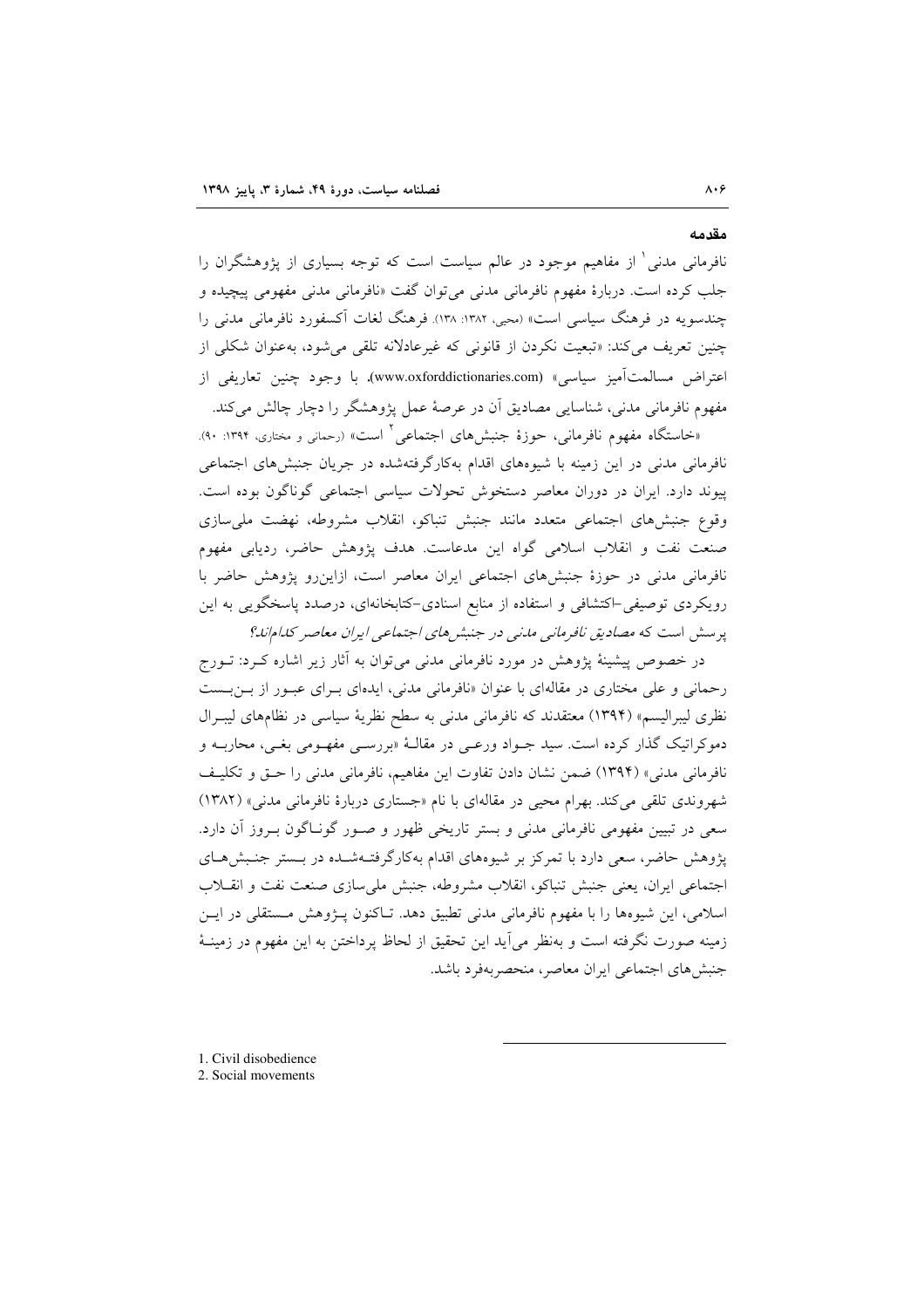## چارچوب مفهومي– نظري مفهوم نافرماني مدني

تعبیر نافرمانی مدنی اولین بار از سوی هنری دیوید ثورو<sup>\</sup> بهکار رفت. ثورو در سال ۱۸۴۶ میلادی، استنکاف از یرداخت مالیات را بهعنوان روشی برای اعتراض به حکومت وقت ایالات متحدهٔ آمریکا برگزید و بهدلیل این «نافرمانی» به زندان افتاد. وی پس از آزادی از زندان مقالهٔ مفصلی را با نام «دفاعیهٔ حقوق فردی در برابر اقتدار حکومتی»<sup>۲</sup> به رشتهٔ تحریر درآورد که بعدها به *نافرمانی مدنی* مشهور شد (<sub>ثورو،</sub> ۱۳۹۴: ۲۴-۹).

دربارهٔ نافرمانی مدنی دانشوران حوزههای مختلف تعاریف مختلفی ارائه کردهاند. رکس مارتین ٌ در پاسخ به پرسشی دربارهٔ چیستی نافرمانی مدنی، این تعریف را از کنش معطوف به نافرمانی مدنی ارائه میدهد: «سرپیچی عمومی از فرمان یک نهاد سیاسی عالی به این منظور که آن فرمان ناعادلانه، غيراخلاقي، متناقض با قانون اساسي يا متضاد با منافع عمومي است» (Martin, 1970: 126). در این تعریف مارتین از نافرمانی مدنی، دو ویژگی بارز است، نخست عمومی بودن و دیگری معطوف به هدف بودن، که می توان از دومی به آگاهانه بودن نیز تعبیر کرد. ماریا ژوزه فالکونی تلاً نافرمانی مدنی را چنین تعریف میکند: «عمل آگاهانه و عمدی، عمومی ؓ و جمعی ؒ شکست یک عرف قانونی ؒ، معمولاً با استفاده از ایزار و روش های صلحاًمیز ^ با اتکا به اصول اخلاقی، درحالی که مجازات [ناشی از عمل] پذیرفته شده است» (Falcon Y Tella, 2004: 305)؛ انگيزة اخلاقي كنش معطوف به نافرماني مدني نيز از اين تعاريف کاملاً هویداست. عملی که با قصد اعتراض سیاسی صورت میگیرد و ماهیتی سیاسی دارد.

دستهبندی نافرمانی مدنی به دو گونه نافرمانی مدنی مستقیم و غیرمستقیم، شایعترین تقسیم بندی حول این مفهوم است. هنگامی که قانون مورد نافرمانی، همان قانونی است که مورد اعتراض قرار گرفته، نافرمانی مستقیم است. نافرمانی غیرمستقیم، نافرمانی از قانون دیگری است، در عوض قانونی که مورد اعتراض واقع شده است. برای مثال، نقض عمدی یک قانون در تلاش برای اعتراض به سیاستهای حکومت که بهطور مستقیم با قانون نقض شده در ارتباط نیستند. توجیه نافرمانی غیرمستقیم بسیار دشوارتر از شکل مستقیم نافرمانی است. میزان

1. Henry David Thoreau

- 4. Maria Jose Falcon Y Tella
- 5. Public
- 6. Collectively
- 7. Legal rule 8. Peaceful means
- 

٢. عنوان اصلي مقاله On the Relation of the Individual to the State است كه نخستينبار در ١۴ مه ١٨۴٩ با عنوان ''Resistance to Civil Government'' در مجلة *Aesthetic Papers د*ر بوستون به چاپ رسید.

<sup>3.</sup> Rex Martin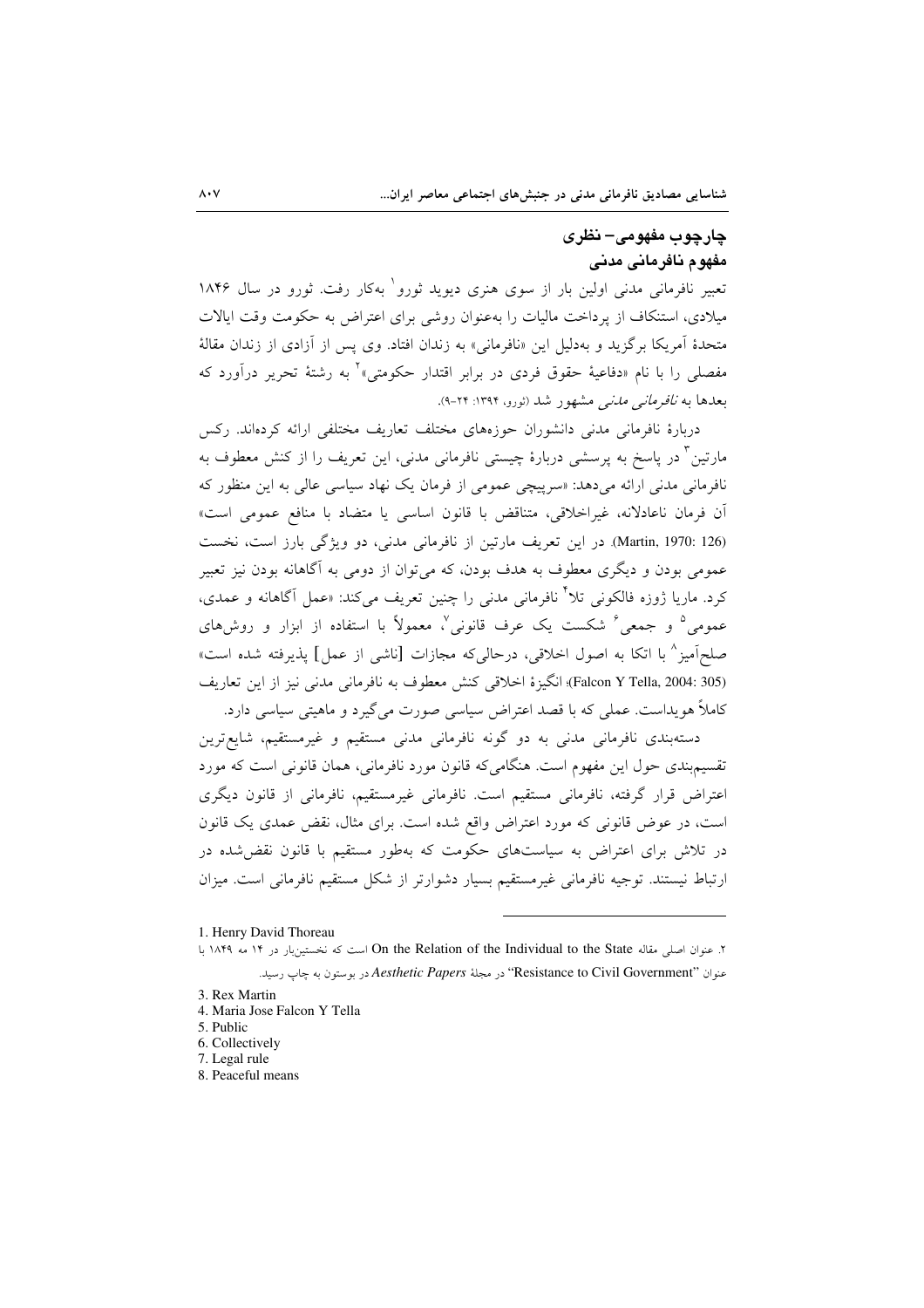دشواری این توجیه به این مطلب بستگی دارد که قانون شکستهشده، چگونه با موضوع مورد اعتراض در ارتباط است (Cohen, 1966: 4-5). مجاز شمردن نافرمانی غیرمستقیم، موجب گستردگی دامنهٔ مفهوم نافرمانی مدنی در جریان پژوهش در مورد کنشهای اعتراضی در جنبشهای اجتماعی میگردد. دوناتلا دلاپورتا<sup>۱</sup> و ماریو دیانی<sup>۲</sup> در پژوهش خود دربارهٔ جنبش های اجتماعی به بحث منطق و اشکال اعتراض می پردازند. آنها نافرمانی مدنی را ذیل منطق شهادت دادن، بررسی میکنند و می نویسند: «شهادت دادن در وهلهٔ اول از طریق مشارکت در اعمالی که خطرها و هزینههای مشخص جدی در بردارند، بیان می شود. نافرمانی مدنی یا بهعبارت دیگر نقض عمدی قوانینی که ناعادلانه تلقی می شوند، مبتنی بر این منطق است» (دلايورتا ودياني، ١٣٨۴: ٢٥٥).

مسالمتآمیز بودن و دوری از خشونت در جریان اقدام به نافرمانی مدنی مورد توجه نظریهیردازان و کنشگران این حوزه است. این ویژگی نافرمانی مدنی در بستر جنبشهای اجتماعی أنقدر برجسته است که تعریف کنش نافرمانی مدنی اغلب حول این محور صورت می گیرد. گاندی، از پدران نافرمانی مدنی، شیوهٔ اقدام خود را براساس این ویژگی سازماندهی کرد. از دیدگاه گاندی «نافرمانی مدنی، از ابزارهای اصلی مبارزهٔ عاری از خشونت است. نافرمانی مدنی را افراد، گروهها و جنبشهای تودهوار می توانند بهکار گیرند. نافرمانی مدنی در حقيقت شورش عاري از خشونت است» (كينگ، ١٣٩٤: ٢١٥-٢١٥).

به این ترتیب در زمینهٔ جنبشهای اجتماعی میتوان نافرمانی مدنی را بهعنوان ماهیت تعدادی از شیوههای اقدام و کنشهای معترضان و فعالان در جنبشها تلقی کرد. ویژگیهای اعتراض سیاسی، عمومی و آگاهانه بودن بههمراه قانونشکنی، خصوصیاتی هستند که برای تعریف نافرمانی مدنی اغلب از سوی دانشوران پذیرفته شدهاند. ویژگی عدم خشونت را تعداد زیادی از کنشگران و نظریهپردازان جنبشهای اجتماعی اصلی کلی در جریان بروز نافرمانی مدنی تلقی می کنند. به باور این پژوهش برای شناسایی مصادیق نافرمانی مدنی در جریان جنبش های اجتماعی نخست باید شیوههای اقدام استفادهشده توسط کنشگران را شناسایی کرد و سپس به تطابق هر شیوهٔ اقدام با ویژگیهای ذکرشدهٔ نافرمانی مدنی، مبادرت ورزید. از این منظر پرداختن به گونهشناسی شیوههای اقدام در خلال جنبش های اجتماعی ضروری می نماید.

#### گونهشناسی شیوههای اقدام در جنبشهای اجتماعی

اَنتونی گیدنز <sup>۳</sup> جنبش های اجتماعی را چنین تعریف می کند: «جنبش های اجتماعی را مــی تــوان

- 1. Donatella Della Porta
- 2. Mario Diani
- 3. Anthony Giddens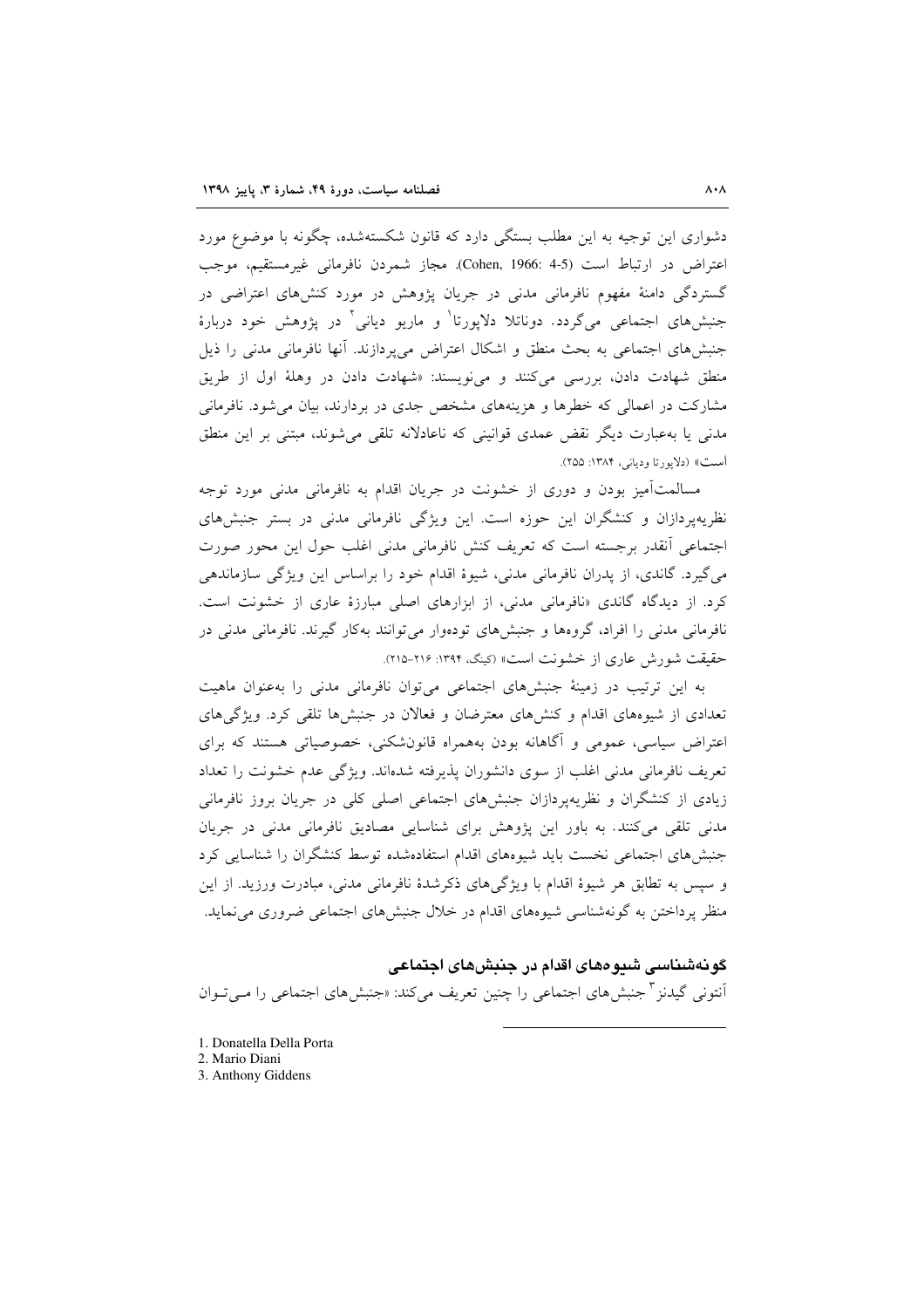کوشش جمعی برای پیشبرد منافع مشترک، یا تأمین هــدفی مــشترک، از طریــق عملــی جمعــی خارج از حوزهٔ نهادهبای رسیمی تعریف کرد» (گیدنز، ۱۳۷۸: ۶۷۱-۶۷۱). اقبدامات و کینش هیای صورتگرفته در جریان جنبشهای اجتماعی از مـسائل مـورد توجـه پژوهـشگران ایـن حـوزه است. تاکتیکهای مورد استفاده بهوسیلهٔ جنبشهای اجتمـاعی بـرای اعتـراض، منظـر عمـومی جنبش های اجتماعی را نشان می دهند، بهنحوی که گاهی، این جنبش ها بهعلت تاکتیک هایـشان به ياد آورده مي شوند، تا اهدافشان.

چارلز تیلی ٰ در جریان شرح تاریخ شکل گیری جنـبش۱عـای اجتمـاعی در توضـیح اجـزای تشکیل دهندهٔ آن، مفهوم خزانهٔ (چنته) جنبش را مطرح میکند که ناظر بر شیوههای اقدام مـورد استفاده در خلال جنبشهای اجتماعی است.

«استخدام ترکیبهایی از میان شکلهای کنش سیاسی مانند ایجاد انجمنها و ائتلافهای دارای مقاصد خاص، میتینگهای عمومی، رژههای رسمی، شـبزنـدهداریهـا، راهپیمـاییِهـا، تظاهرات، تهیهٔ دادخواست، صدور بیانیههایی به رسانههای جمعی یا انتشار آنها در رسـانههـا و چاپ جزوات، مجموعهٔ متنوع این اقدامات «خزانه یا چنته جنبش اجتماعی»<sup>۲</sup> نامیده مــیشــود» (تیلی، ۱۳۸۹: ۲۸-۲۷). وی دو نوع خزانه (چنته) را در جنبشها شناسایی میکند: خزانهٔ متـصلب ٌ و خزانهٔ انعطاف پذیر \* (تیلی، ۱۳۸۸: ۲۲۷-۲۲۶). تیلی بهطور کلی عوامل مؤثر بر حضور و تغییر خزانـهٔ جنبش را چنین برمی شمرد: «۱. استانداردهای حقوق و عدالت مسلط در میـان مـردم؛ ۲. امـور روزمرهٔ مردم؛ ٣. سازمان داخلی مردم؛ ۴. تجربهٔ انباشت یافتـه حاصـل از کـنش۵حـای جمعـی پیشین؛ ۵. الگوی سرکوب در جهانی که مردم به آن تعلق دارند» (ممان: ۲۲۸).

### بحث و بررسی

١. نافرمانی مدنی در حنیش تنباکو (١٢٧٠-١٢۶٩ ه.ش)

براساس یافتههای این پژوهش، معترضان به امتیازنامهٔ رژی از شیوههای اقدامی چون نگارش و ارسال دادنامه، نشر اعلامیه و شبiامه، چاپ مقاله در روزنامهها، تجمع و تحصن، صدور حکم تحریم و تحریم، استفاده کردهاند؛ بنابراین خزانهٔ جنبش تنباکو متشکل از اقدامات مذکور بوده است.

در جريان جنبش تنباكو، بايكوت يا تحريم بهعنوان مؤثرترين و مهمترين شيوة اقدام از سوی کنشگران جنبش مورد بهرهبرداری قرار گرفته است، بهطوریکه این جنبش را با نام «جنبش تحریم تنباکو» می شناسند. این بایکوتها صورتهای گوناگونی به خود گرفت و بیش

- 1. Charles Tilly
- 2. Social movement repertoire
- 3. Rigid repertoire
- 4. Flexible repertoire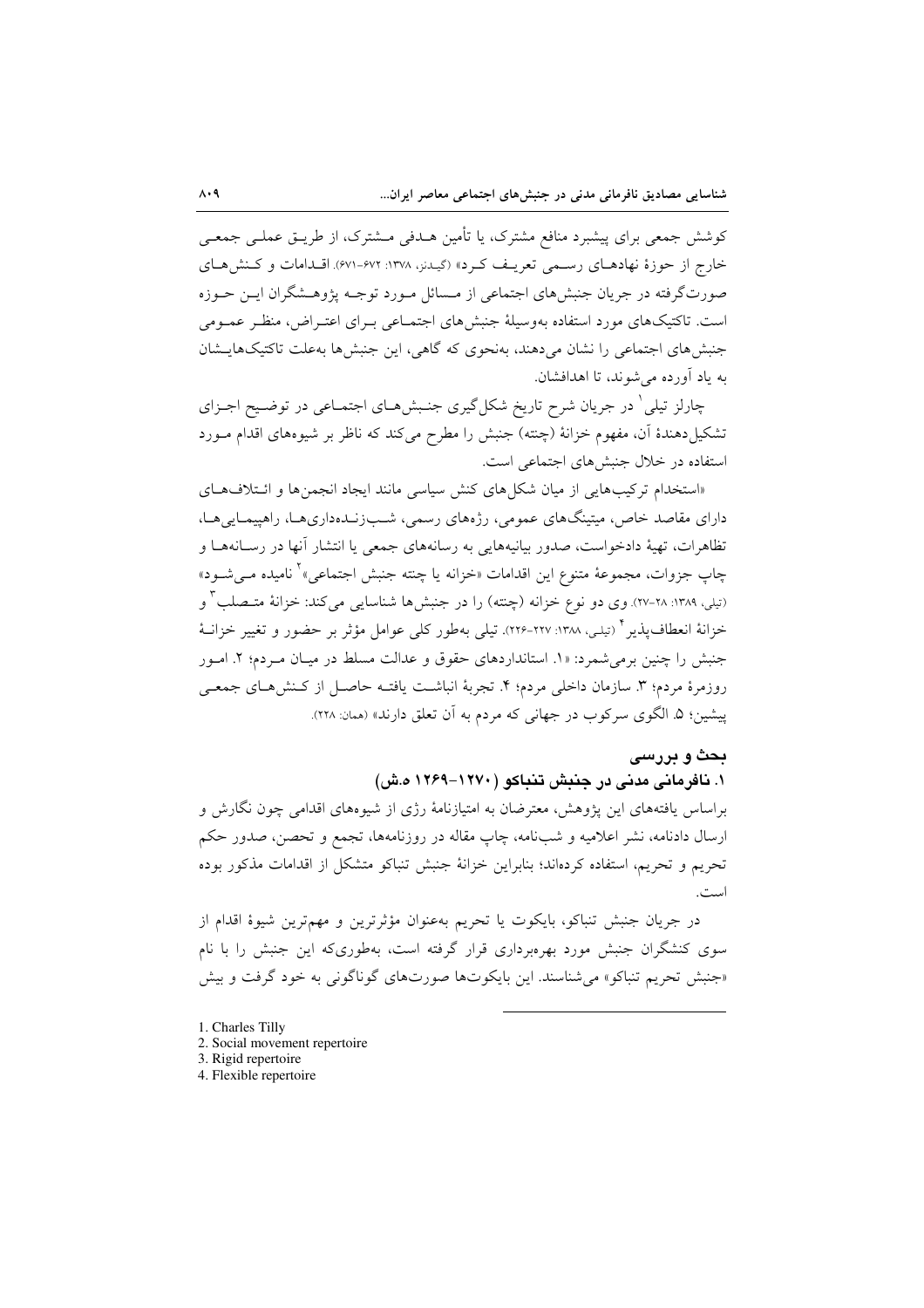از همه، مبتنی بر احکام صادره از سوی پیشوایان مذهبی بوده است. این تحریمها بهطور کلی دارای سه شکل عمده بوده است: بایکوتکردن همکاری با شرکت رژی، نجس شمردن تنباکو و توتون در اثر تماس با دست اجانب و مهمتر از همه تحریم استعمال توتون و تنباکو مبنی بر حکم منسوب به میرزای شیرازی (کدی، ۱۳۵۸: ۱۲۵۵ ناظمالاسلام کرمانی، ۱۳۸۴: ۱۲). مهمترین تحریم صورتگرفته در جریان ماجرای تنباکو، تحریم استعمال توتون و تنباکو یا «شرب دخان» است. صدور حکم این تحریم ابتدا توسط علمای اصفهان صورت گرفت و پس از آن با انتشار حکم منسوب به میرزای شیرازی جنبهٔ عمومی یافت و به تمام نقاط ایران نیز سرایت کرد. با وجود منع حکومت در مقاطعی، عموم مردم به تکثیر و یخش حکم تحریم پرداختند. «بهطوریکه معروفست در همان نصف روز (پس از صدور حکم تحریم) در حدود صد هزار نسخه از حکم میرزای شیرازی نوشته شد» (تیموری، ۱۳۶۱: ۱۰۴). تلاش۵های دیگری نیز صورت گرفت، از جمله می توان به تلاش برای بایکوت کردن بانک شاهی که امتیاز آن در اختیار انگلیسی ها بود، اشاره کرد که البته ناکام ماند. «تجار فارس درصدد ایجاد بانک ایرانی و تحریم بانک شاهی بر آمدند» (اَدمیت، ۱۳۶۰: ۲۴).

در زمینهٔ تطابق شیوهٔ اقدام تحریم با ویژگیهای نافرمانی مدنی می توان متذکر شد که اقدام به تحریم یک کنش عمومی و همگانی بوده است. برای نمونه «فوریه» از تعجبی که در اثر اعمال قاطعانهٔ بایکوت چه در دربار تهران و چه در سفارت انگلستان احساس می شد، خبر می دهد (الگار، ۱۳۶۹: ۳۱۸). این حکم موجب شد که حتی عدمای از تجار ذخیرهٔ توتون و تنباکوی خود را نابود کنند. یکی از تجار معتبر، شبانه ۱۲ هزار کیسه تنباکوهای خود را به محل وسیعی میبرد و نفت زیادی روی آن می٫ریزد و آنها را آتش می¿ند، صبح که انگلیسیها می]یند جز مشتی خاکستر نمییابند (تیموری، ۱۳۶۱: ۷۹). تحریم، شیوهٔ اقدامی آگاهانه و اعتراض سیاسی در برابر قانونی منجر به سلطهٔ بیگانگان بوده است. اگرچه تلاش برای تأمین منافع صنفی قشر بازرگان، بهعنوان یکی از نیروهای فعال در این جریان را نباید از نظر دور داشت. اقدام به تحریم، شیوهٔ اقدامی عاری از خشونت بوده است. اصل عمل تحریم تنباکو را میتوان با تحریم کالاهای انگلیسی در هندوستان توسط گاندی مقایسه کرد. در زمینهٔ ویژگی نقض قانون، قانون اجباری برای استعمال دخانیات وجود نداشته است. اما پس از صدور حکم تحریم، ناصرالدین شاه از میرزای آشتیانی خواست تا به کشیدن قلیان اقدام کند تا به این وسیله حکم تحریم توسط یک پیشوای مذهبی نقض گردد، که وی ضمن اجتناب از چنین اقدامی، حتی اّمادگی خود را برای ترک تهران نیز اعلام کرد (ناظمالاسلام کرمانی، ۱۳۸۴: ۱۲). یژوهشگران چنین رفتاری را نقض فرمان حکومتی و در تقابل اَشکار با خواست مرجع قدرت، تلقی میکنند.

أدميت در توصيف جريان تنباكو از زبان ناصرالدين شاه بهعنوان مرجع قدرت مي نويسد: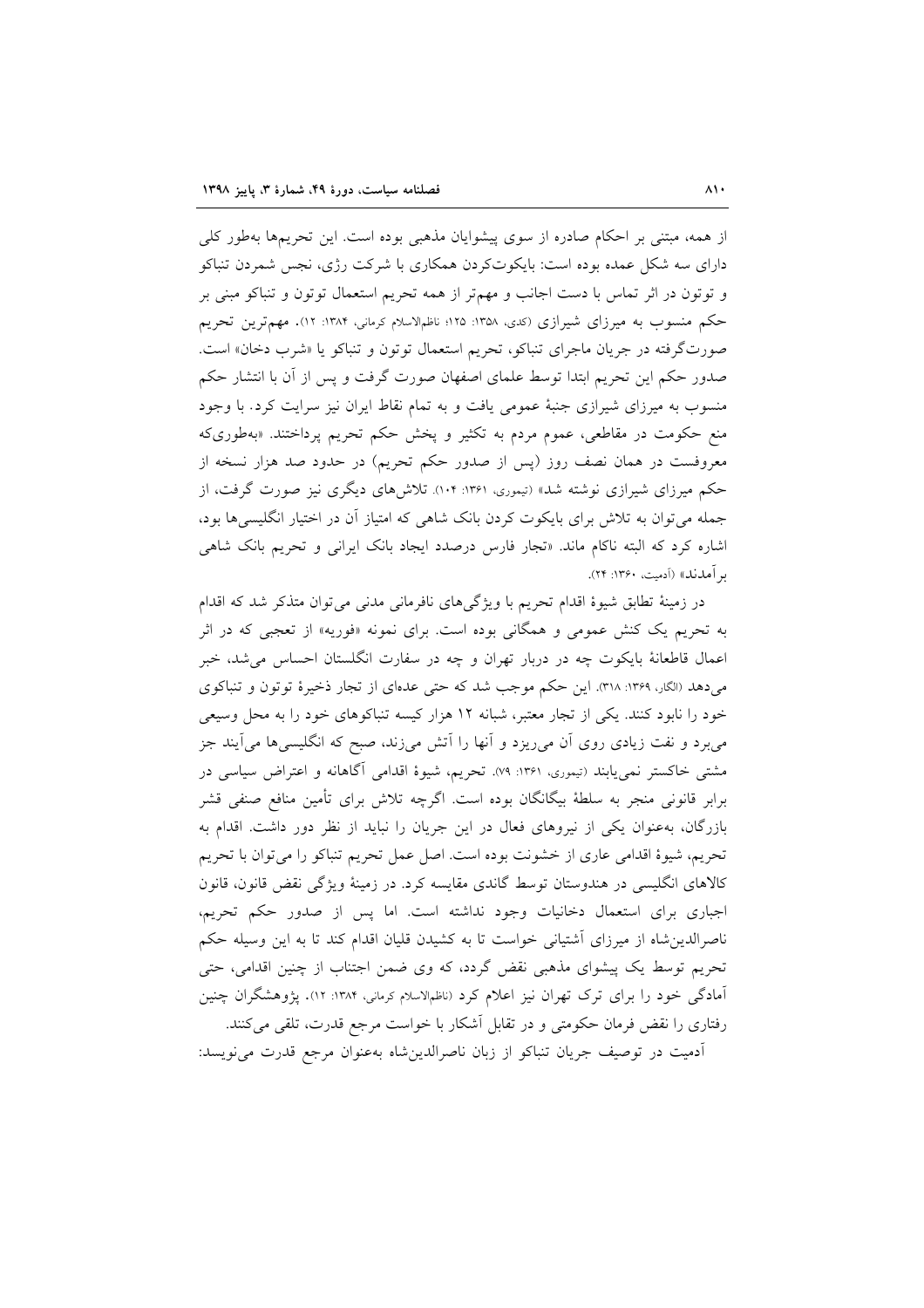«چنین آغاز شد، نخستین اعتصاب با محتوای سیاسی اش که به تعبیر شاه، بهصورت یک شورش و نافرمانی ساکت و پنهانی ظاهر گشت و این اندیشیدهترین وصفی است از آن حرکت در مرحلة فعلى أن» (أدميت، ١٣۶٠: ٧٧).

### ۲. نافرمانی مدنی در انقلاب مشروطه (۱۲۸۵–۱۲۸۴ ه.ش)

براساس بررسیهای این پژوهش، در فرایند جنبش مشروطه شیوههای اقدامی چون بستنشینی، اعتصاب، فعالیت مطبوعاتی، چاپ و نشر اعلامیه و شبنامه، نگارش دادنامه و تشكيل انجمنهاي مخفى مورد استفادهٔ كنشگران قرار گرفت؛ مجموعهٔ اين شيوههاي اقدام خزانه جنبش انقلاب مشروطه را شكل داد.

در این میان عمدهترین شیوهٔ اقدام بستنشینی یا تحصن بوده است. «با شروع نهضت انقلابی در کشور، از بست نشینی که اسلحهٔ برندهای در دست تودهها محسوب می شد، استفادهٔ شایانی به عمل آمد و بستنشینیهای پردامنهای آغاز گردید» (معمار، ۱۳۸۶: ۲۲۶). از بهار ۱۲۸۴ تا تابستان ۱۲۸۵، سه دسته اعتصاب همراه با اعتراض، گاه مقارن هم، در تهران، حرم عبدالعظیم حسنی و قم در گرفت. هر اعتصاب عدهٔ بیشتری را به خود جلب کرد؛ ایدههای اولیهٔ عدالتخانه و حکومت انتخابی گسترش یافت و در نهایت این امر به تشکیل نهاد دموکراتیک بسیار وسیع تری، در قالب مجلس منتهی شد (أفاری، ۱۳۷۹: ۷۸).

یرواند آبراهامیان در توصیف بستنشینی می نویسد: «بستنشینی نوعی اعتراض بود که به چانەزنى دستەجمعى شباهت داشت» (أبراهاميان، ١٣٧۶: ۶۰). اين توصيف بر ماهيت سياسى و اعتراضی عمل بستنشینی در جریان انقلاب مشروطه تأکید دارد. اعتراض سیاسی از ویژگیهای نافرمانی مدنی تلقی میشود. تا پیش از آن زمان، بستنشینی راه فراری از فشار حکومت و مجازات تلقی می شد و ماهیت سیاسی نداشت. ناظمالاسلام کرمانی در مقدمهٔ بحث تحصن در باغ سفارت انگلستان به این نکته اشاره میکند: «در ایران معمول و مرسوم است هنگامی که یک یا جماعتی در فشار حاکم یا پادشاه واقع شوند، پناه به خانهٔ بزرگان می برند و یا به مكان مقدس يناهيده مي شوند، خواه أن متحصن ظالم باشد، خواه مظلوم» (ناظمالاسلام كرماني، ۱۳۸۴: ۴۲۹). تحصنهای صورتگرفته در جریان انقلاب مشروطه نیز برای جلوگیری از اعمال خشونت كارگزاران حكومتى بوده است، اما اين تحصنها، رفتهرفته شكل اعتراض آميز به خود گرفت و با تبدیل شدن به شیوهٔ اعتراض سیاسی، وارد خزانهٔ جنبش کنشگران ایرانی شد.

تا پیش از این دوره بستنشینی نقض قانون یا فرمان حکومتی بهشمار نمی رفت، اما در جریان بست:شینیهای انقلاب مشروطه در برههای «عمال حکومتی اقدام به محاصره بستنشینان در مسجد اَدینه کردند و مانع از رسیدن مایحتاج روزانه به اَنها شدند» (<sub>کسروی،</sub>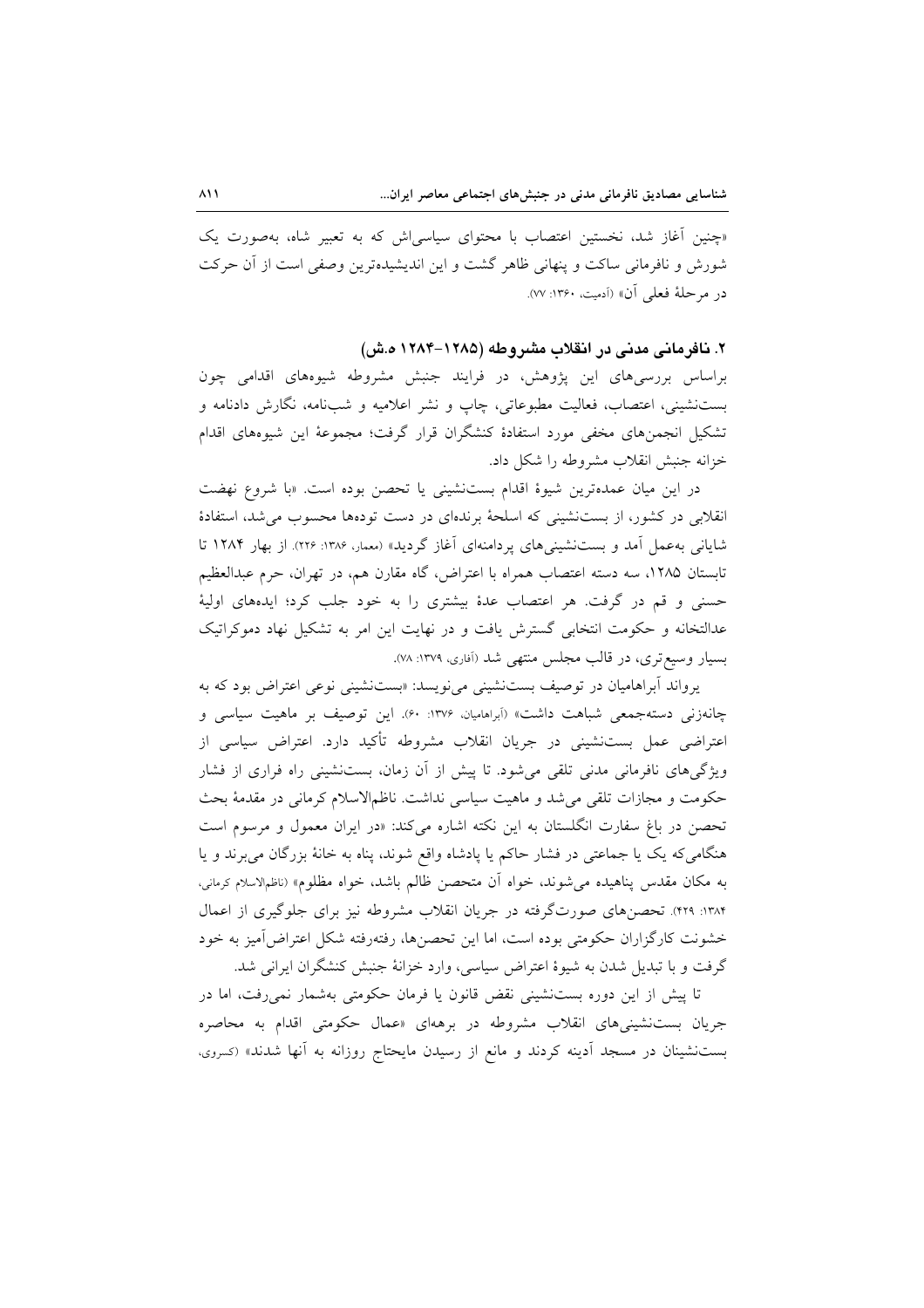١٣٥٧: ١٠۴). اين موضوع خود بيانگر ممنوعيت اين بستنشينيها از سوى حكومت بوده است، بدین معنا که انجام این تحصن های خاص یک فرمان حکومتی را نقض کرده و عملی برخلاف خواست حکومت از سوی کنشگران انجام گرفته است، که با ویژگی نقض قانون نافرمانی مدنی رابطهٔ نزدیکی دارد. همچنین در تطبیق بستنشینی با ویژگیهای دیگر نافرمانی مدنی، براساس بررسیهای این پژوهش عمل بستنشینی کنش عاری از خشونت بوده است. بهطور کلی بستنشینان دست به اعمال خشونتبار نمیزدند، زیرا اماکن انتخابشده برای بستنشینی معمولاً از اماکن مقدس بود و حفظ حریم این اماکن از لحاظ مذهبی اهمیت داشته است.

بست نشینی شیوهٔ اقدام عمومی بود. ملکزاده و کسروی تعداد متحصنان در مهاجرت صغری را دو هزار تن ذکر می کند (کسروی، ۱۳۵۷: ۶۷؛ ملک(اده، ۱۳۸۳: ۲۷۲). «در ۳۰ ژوئیه [۷ مرداد ۱۲۸۵] تعداد متحصنان باغ سفارت به دوازده هزار نفر و در ۲ اوت [۱۱ مرداد ۱۲۸۵] به چهارده هزار نفر رسید، که این تقریباً معادل یکسوم نیروی کار تهران بود» (اَفاری، ۱۳۷۹: ۸۴–۸۱). این موضوع نشان از عمومی بودن بستنشینیها دارد. آنگونه که ذکر شد، عمومی بودن از ویژگیهای نافرمانی مدنی است.

بنابراین اقدام به تحصن که بهطور گسترده در جریان انقلاب مشروطه بهکار رفته، در تطابق با معیارهای نافرمانی مدنی از شاخصهایی چون عمومی بودن، آگاهانه بودن و غیرخشونتأمیز بودن برخوردار است. در مورد ویژگی نقض قانون، انجام تحصن بهسبب ماهيت اعتراضي كه پيدا كرد، خلاف خواست حكومت بوده است.

۳. نافرمانی مدنی در نهضت ملی شدن صنعت نفت (۱۳۳۲–۱۳۲۹ ه.ش)

پژوهش حاضر با بررسی کنشهای صورتگرفته در جریان نهضت ملی، شیوههای اقدامی چون تحصن، اعتصاب، فعالیت مطبوعاتی، گردهمایی، تظاهرات و ترور را بهعنوان شیوههای اقدام موجود در خزانهٔ این جنبش، شناسایی کرده است.

از منظر این یژوهش، اعتصاب و کنش های خیابانی (شامل تظاهراتها و گردهمایی ها) تأثيرگذارترين شيوههاي اقدام در دوران جنبش ملي شدن صنعت نفت بودهاند. اعتصاب از نيمهٔ دههٔ بیست خورشیدی به شیوهٔ اقدامی مؤثر در جریان منازعات اجتماعی ایران تبدیل شد و در طول نهضت ملی از سوی کنشگران بهطور گسترده بهکار رفت.

کنش های سیاسی کارگری در طول دههٔ بیست، متأثر از فضای سیاسی نسبتاً باز آن دوران به اوج خود رسید. بشیریه در این مورد می نویسد: «فعالیتهای سیاسی جنبش و اتحادیههای کارگری در دههٔ ۱۳۲۰ با هدایت حزب توده به اوج خود رسید. طبقهٔ کارگر صنعتی ایران در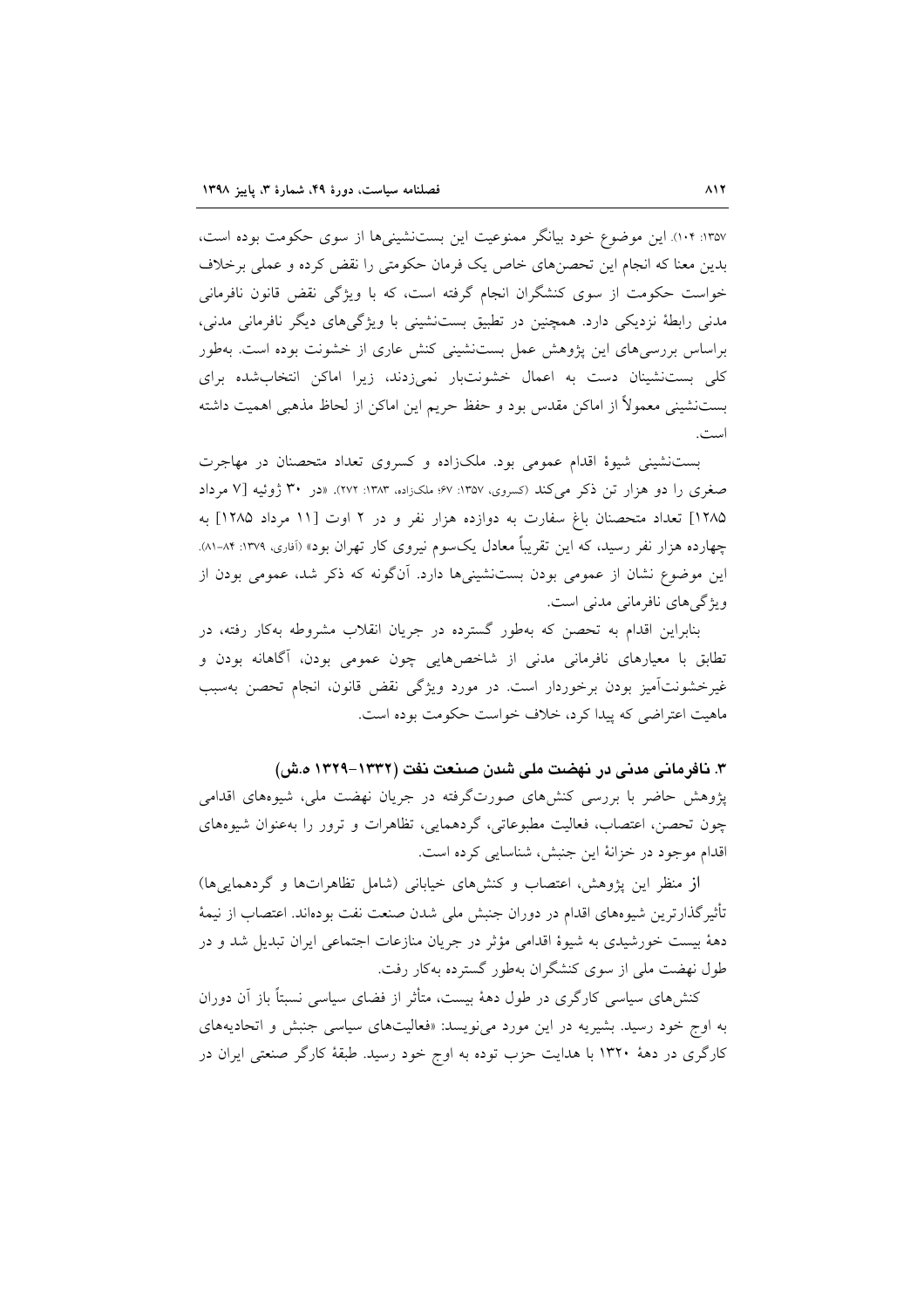آن دوران بیشتر در صنایع نفت، نساجی و افزارمندی اشتغال داشت. در واکنش به بسیج کارگری بهوسیلهٔ حزب توده، دولت در سال ۱۳۲۵ وزارت کار را تأسیس کرد تا با ایجاد اتحادیههای کارگری دولتی، از نفوذ رو به گسترش اتحادیههای وابسته به حزب توده بکاهد» (بشیریه،۱۳۸۶: ۱۹۲). روند اعتصابهای گستردهٔ اسفندماه ۱۳۲۹ و فروردین و اردیبهشتماه ۱۳۳۰ در ابتدا، در واکنش به عدم پرداخت کمکهزینهٔ مسکن به کارکنان ایرانی شرکت نفت ایران و انگلیس در خوزستان آغاز شد (نجاتی، ۱۳۶۹: ۱۳۷). «این اعتصاب گستردهتر شد، چنانکه در ۱۱ فروردین ۱۳۳۰ بیشتر از ۴۵ هزار نفر از کارکنان شرکت نفت در اعتصاب بودند» (آبراهامیان،  $(11.11)$ 

این اعتصاب در تسهیل روند ملی شدن صنعت نفت نقش مؤثری داشت. آبراهامیان به نقل از مصطفى فاتح، بلندپايهترين كارمند ايراني شركت نفت ايران و انگليس، ميزان اهميت اين اعتصاب را چنین توصیف میکند: «اعتصاب مورد بحث کشور را تا مرز ملی کردن نفت و انتخاب مصدق به نخستوزیری پیش راند و بدینوسیله منجر به این هر دو رویداد شد» (اَبراهامیان، ۱۳۹۳: ۱۰۵). از منظر تطابق اعتصاب با ویژگیهای نافرمانی مدنی، این گفته بیانگر آگاهانه و هدفمند بودن استفاده از این شیوهٔ اقدام است.

در زمینهٔ تطابق شیوهٔ اقدامی اعتصاب با ویژگی عمومی بودن نافرمانی مدنی، باید متذکر شد که حجم چشمگیری از کنشگران اجتماعی در دفعات متعدد از این شیوهٔ اقدام استفاده کردهاند که این موضوع بیانگر عمومی بودن این شیوهٔ اقدام است. «تعداد اعتصابها از چهار و پنج مورد در سال ۱۳۲۷ تا ۱۳۲۹ به ۴۲ مورد در سال ۱۳۳۰ و ۵۵ مورد در سال ۱۳۳۱ و ۷۱ مورد در هشت.ماههٔ اول سال ۱۳۳۲ رسید» (علم و کاشانی، ۱۳۹۳: ۳۸).

از لحاظ ويژگي نقض قانون، «در نظام حقوقي ايران، بررسي قوانين قبل و بعد از انقلاب، حکایت از آن دارد که حق اعتصاب در هیچیک از متون قانونی، بهصراحت شناسایی و تضمین نشده است» (یاوری و تنگستانی، ۱۳۹۳: ۱۱۶). بنابراین اعتصاب کنشی ناقض قانون بهشمار می رود. در زمینهٔ خشونتآمیز بودن نیز اعتصابها اغلب اعمالی عاری از خشونتاند. اگرچه اعتصابهای صنعت نفت در خوزستان از طرف نیروهای دولتی یا عشایر (نه معترضان و اعتصابِکنندگان) به خشونت كشيده شد (نجاتي، ١٣۶٩: ١٣٧). اين اعتصابها به مراكز صنعتي و كارخانهها محدود نبود، بازاریان و اصناف نیز در طول مبارزات نهضت ملی شدن صنعت نفت به اعتصاب و تعطیل بازار دست زدند (صابری و شیخ نوری، ۱۳۹۱: ۶).

براساس یافتههای این پژوهش، شیوههای اقدامی چون گردهمایی، تظاهرات و راهپیمایی یا بهطور کلی کنشهای خیابانی در دوران نهضت ملی بسیار رایج بوده است. مؤثرترین و مهمترین واقعهای را که طی أن از شیوهٔ اقدام برپایی تظاهرات خیابانی استفاده شد، می توان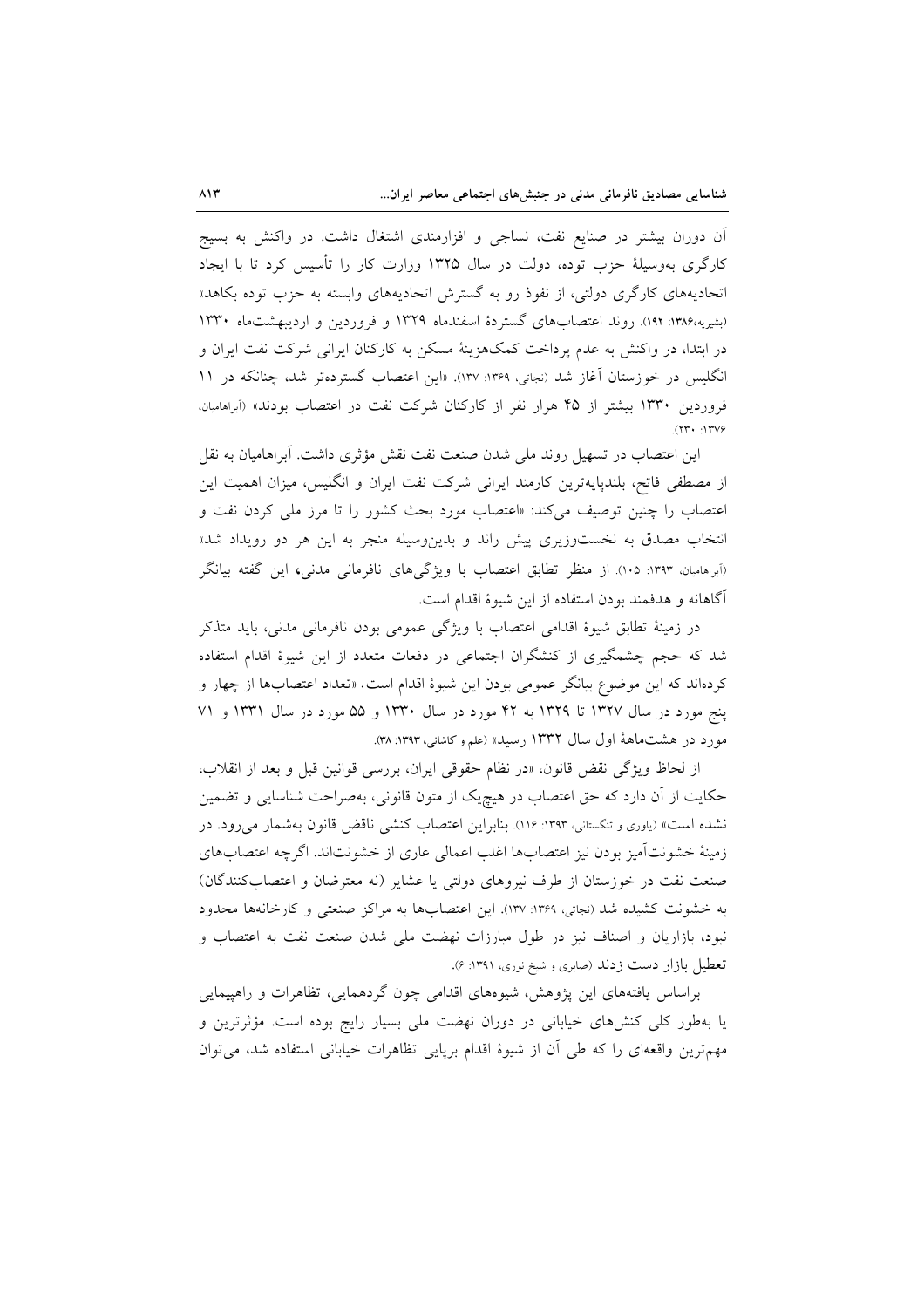واقعهٔ ۳۰ تیر ۱۳۳۱ برشمرد. پس از استعفای مصدق از مقام نخستوزیری، به علت رد پیشنهاد وی از سوی شاه برای تصدی وزارت جنگ و اعلام نخستوزیری احمد قوام، کنشهای خیابانی به اوج خود رسید. «بهطور کلی از ۲۶ تیر تا ۳۱ تیر ۱۳۳۱ شاهد کنشهای جمعی به شکل تعطیل بازار، ایجاد ناآرامی و ابراز مخالفت در خیابان و اعتصاب در کارخانهها، سیل تلگراف از شهرستانها، و سپس از بیستوهشتم تیرماه تظاهرات عظیم در تهران و برخی شهرهای دیگر مانند آبادان بودهایم» (یوسفیان آرانی، ۱۳۹۴: ۲۱۱).

از منظر تطابق ویژگیهای نافرمانی مدنی با این شیوههای اقدام، این کنشها بهصورت آگاهانه و در راستای تحت تأثیر قرار دادن نیروهای رقیب و حاکمیت در عرصهٔ سیاسی بهکار می رفته است. آبراهامیان خیابانها را مرکز قدرت جبههٔ ملی توصیف میکند و به نقل از روزنامهٔ اطلاعات می نویسد: «مصدق همواره به تظاهرات خیابانی متوسل می شد تا مخالفان را زیر فشار قرار دهد و در نتیجه مجلس را زیر نفوذ خود درآورد» (اَبراهامیان، ۱۳۸۴: ۳۲۹).

کنشهای خیابانی، کنشهایی هستند که با بسیج طرفداران یک حزب یا گروه سیاسی صورت می پذیرند. برخوردهای صورتگرفته از سوی قوای نظامی و انتظامی نشان از غیرقانونی بودن چنین تجمعاتی از دیدگاه حکومت دارد. کنشهای خیابانی اواخر دههٔ بیست و اوایل دههٔ سی، اغلب کنشهایی خشونتبار بودند که به درگیری طرفداران احزاب مختلف با یکدیگر یا با قوای انتظامی منجر شد. محمدعلی موحد در کتاب *خواب آشفته نفت* به نقل از كاظم حسيبي، يكي از شاهدان عيني واقعة ٣٠ تير مي نويسد: «در نتيجة تصادم تظاهر كنندگان با قوای نظامی، زدوخورد خونینی درگرفت» (موحد، ۱۳۸۴: ۴۹۲). «در یبی سقوط قوام شهربانی کل کشور طی انتشار گزارشی، شمار کشتهشدگان واقعهٔ سی تیر در تهران را ۲۱ نفر و مجروحان را ۴۱ نفر اعلام کرد. در اسناد دیگری، شمار کشتهشدگان در سراسر کشور ۶۳ و مجروحان ۱۳۳ نفر گزارش شده است» (شوکت، ۱۳۸۶: ۲۹۳).

۴. نافرمانی مدنی در انقلاب اسلامی (۱۳۵۷–۱۳۵۶ ه.ش) کنشگران در جریان انقلاب اسلامی از شیوههای اقدامی چون راهپیمایی، اعتصاب، ارسال نامهٔ سرگشاده، پخش اعلامیه و نوارکاست، تلاش برای ایجاد تمرد در میان ارتشیان، بهکار بردن پوشش اسلامی توسط زنان و اقدام مسلحانه استفاده کردهاند؛ ازاین٫و خزانهٔ جنبش این جنبش اجتماعی مشتمل بر شیوههای اقدام ذکرشده است.

راهپیمایی و اعتصاب دو شیوهٔ اقدام عمدهٔ بهکاررفته در جریان انقلاب اسلامی بوده است (کشاورز شکری و فرهادی ۱۳۹۰: ۱۰۳). از لحاظ تطابق شیوهٔ اقدام تظاهرات و راهپیمایی اعتراضی (کنش خیابانی) با ویژگیهای نافرمانی مدنی، آمار موجود در مورد شمار شرکتکنندگان در راهپیمایی ها حاکی از عمومی بودن آنهاست. اشرف در تحلیل خود، رقم یکمپلیون و چهارصد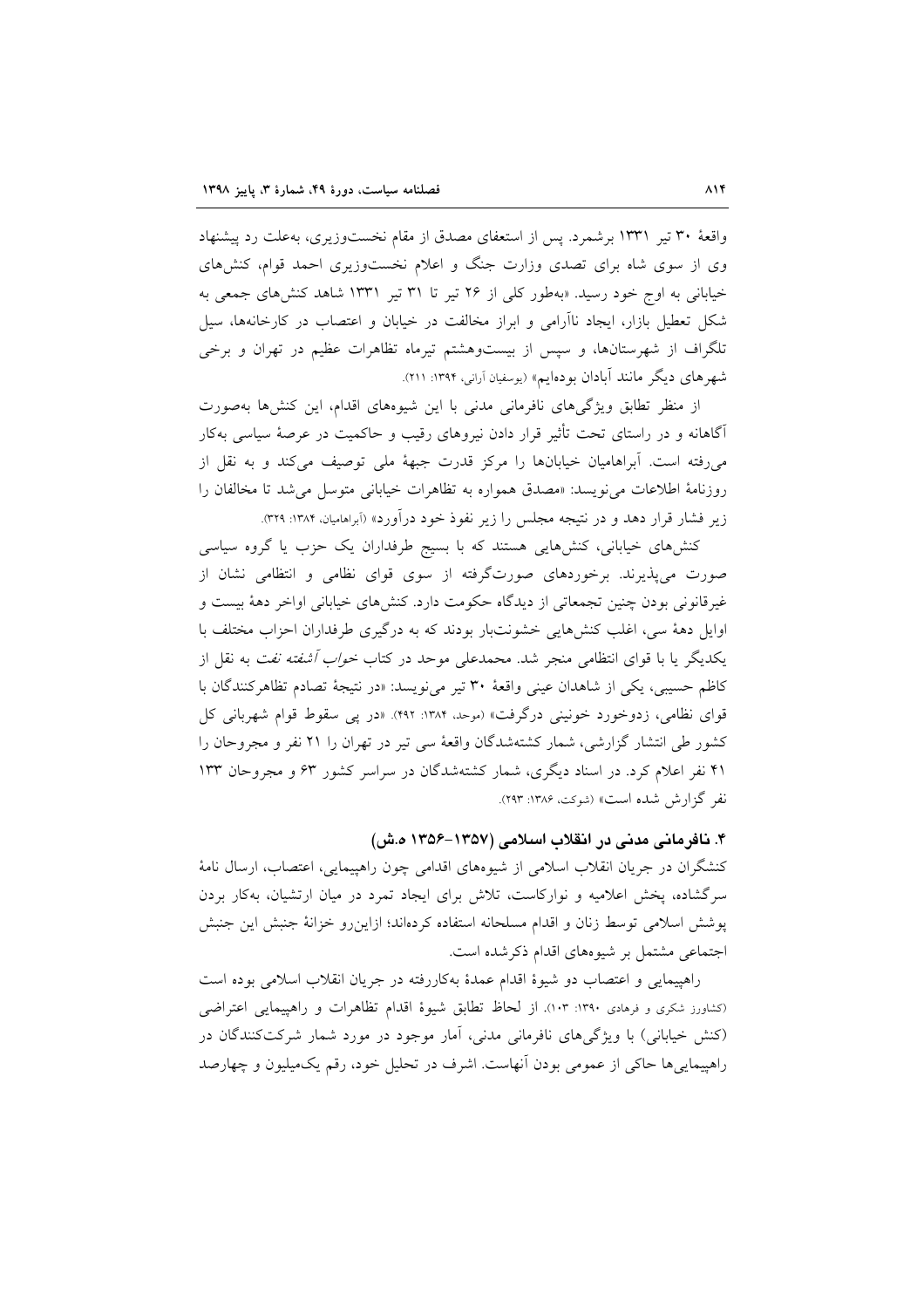هزار نفر را بهعنوان تعداد افراد درگیر در مرحلهٔ تظاهرات تودهای ذکر کرده است (اشرف و بنوعزیزی، ۱۳۹۳: ۱۸۹). از جنبهٔ آگاهانه بودن، قطعنامههایی که در پایان هر راهپیمایی اغلب قرائت می شدند، بیانگر خواستها و اهداف تظاهرِکنندگان بودند و نشان از آگاهانه بودن این شیوه اقدام دارند. تحلیل محتوای ۱۷۶ قطعنامهٔ صادرشده در ششهاههٔ پایانی رژیم پهلوی خواستهایی چون «تأکید بر رهبری امام خمینی (ره)»، «برچیده شدن نظام سلطنتی»، «برکناری دولت و انحلال مجلسين»، «حمايت از دولت موقت»، «لغو قوانين ضد اسلامي» و «محكوم كردن كشتار مردم» را مهم ترين خواستهاى معترضان نشان مى دهد (حسنزاده، ۱۳۸۶: ۱۶).

از جنبهٔ عمومی بودن این شیوهٔ اقدام، اشرف و بنوعزیزی در پژوهش خود در زمینهٔ روشهای بسیج تودهها در انقلاب ایران از ۲۴۸۳ مورد تظاهرات کوچک و بزرگ در مراحل مختلف انقلاب ياد مي كنند. در زمينهٔ ساماندهي اين اعتراضات خياباني نيز ۶۴ درصد از كل تظاهرات را اتحاد روحانیت و بازار، ۲۳ درصد را دانش آموزان، دانشجویان و فرهنگیان و ۱۳ درصد باقی مانده را دیگر گروهها، مانند دهقانان (۲ درصد)، کارگران صنعتی (۱ درصد) و کارمندان بخش دولتی (۱ درصد) برگزار کردهاند (اشرف و بنوعزیزی، ۱۳۹۳: ۱۹۳-۱۹۲).

از منظر ویژگی عدم کاربرد خشونت، راهپیماییها و اعتراضات خیابانی صورتگرفته در خلال سال های ۱۳۵۶ و ۱۳۵۷ را می توان به دو گروه عمدهٔ خشونتبار و غیرخشونتبار تقسیم کرد. منظور از راهپیماییهای خشونتبار راهپیماییهایی هستند که از طرف معترضان همراه با خشونت و حمله به اماکن عمومی و تخریب اموال بوده است. نیکی کدی ٰ تظاهرات ۲۹ بهمن ۱۳۵۶ در تبریز را چنین توصیف میکند: «در تظاهراتی که در ماه فوریه (بهمن) در تبریز اتفاق افتاد، تعداد زیادی از بانکها و سینماها مورد حمله و تخریب واقع شدند» (کدی،  $(409.14)$ 

اما دستهٔ دیگری از راهپیماییها، تظاهراتی بودند که بدون اعمال خشونت از طرف تظاهرکنندگان (و حتی در بعضی مواقع بدون خشونت قوای نظامی و انتظامی) صورت پذیرفتند. مهمترین و مؤثرترین راهپیماییهای صورتگرفته در خلال انقلاب در این دسته جای می گیرند. از جملهٔ این راهپیمایی ها می توان به راهپیمایی های روزهای عید فطر، تاسوعا، عاشورا و اربعین سال ۱۳۵۷ اشاره کرد. «ماه رمضان در ۱۳ شهریور به پایان آمد و در تهران جمعیتی در حدود ۲۵۰ هزار نفر به خیابانها آمدند و طی تظاهراتی آرام به سربازان مسلح گل دادند» (<sub>فوران</sub>, ۱۳۹۴: ۵۶۲). «راهپیمایی عظیم روز عاشورا در تهران بهطور شایانی صلحآمیز بود. در شهرهای دیگر کشور به استثنای اصفهان، مشکلات کوچکی بهبار آمد» (استمپل، ۱۳۷۸: ۲۱۷).

استفاده از شیوهٔ اقدام اعتصاب در جریان انقلاب اسلامی، بسیار تأثیرگذار بود، بهطوریکه

1. Nikki Keddie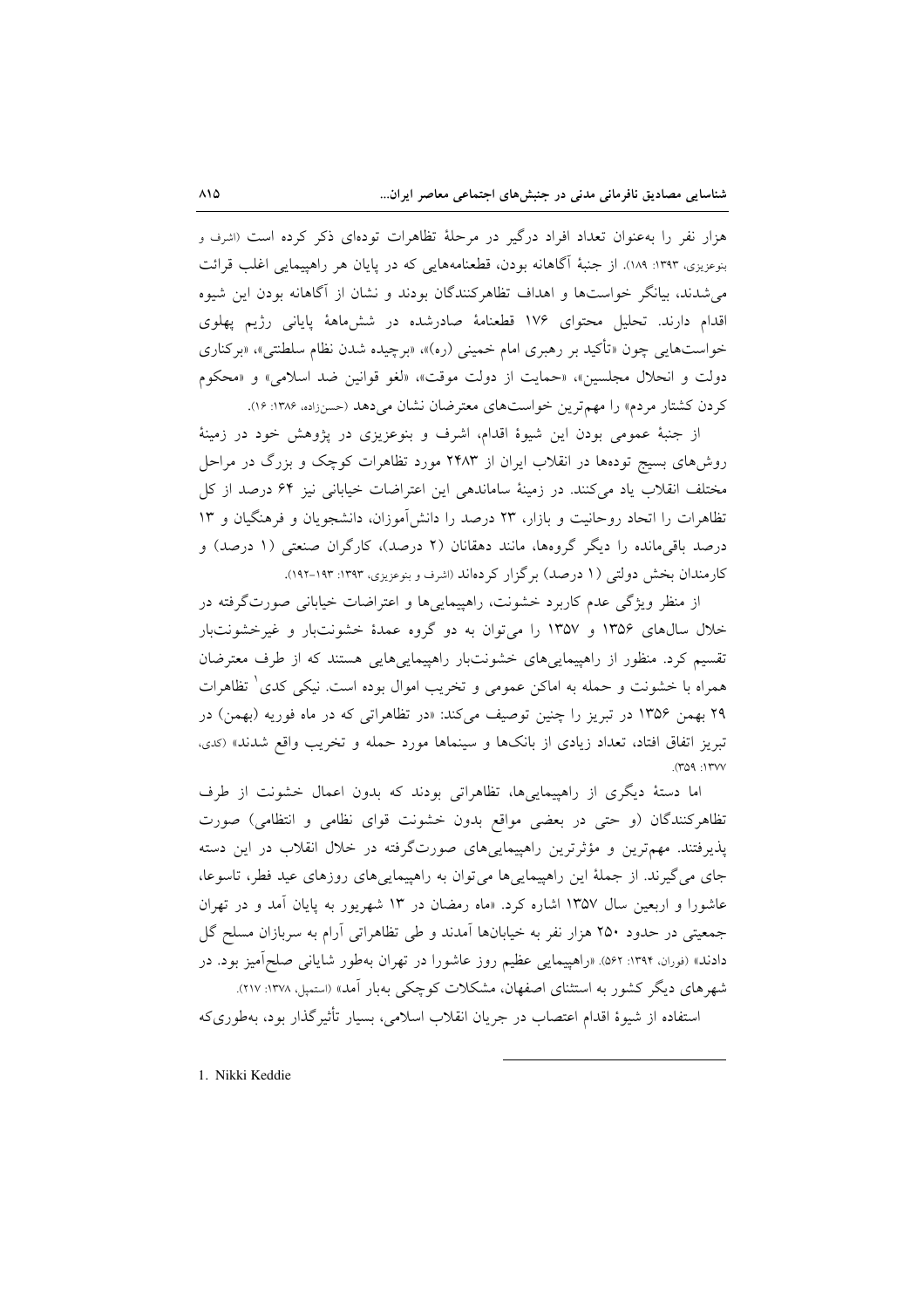مهندس مهدی بازرگان وقوع اعتصابها را ضربهٔ کاری به پیکرهٔ رژیم شاه تلقی می کند (بازرگان، ۱۳۶۳: ۴۳). نخست اعتصابهایی در کارخانههای نساجی مازندران، ماشین سازی تبریز، اتومبیل سازی تهران و در نیروگاههای شهرهای بزرگ بهوجود آمد. سپس کمیتههای اعتصاب در بزرگترین کارخانهها و مؤسسههای دولتی پدیدار شد. سرانجام در مهر ۱۳۵۷، کارگران صنعت نفت دست به اعتصاب زدند (آبراهامیان، ۱۳۷۶: ۲۵۳).

از منظر تطابق این شیوهٔ اقدام با ویژگیهای نافرمانی مدنی، از لحاظ ویژگی آگاهانه بودن اعتصابها در ابتدا با خواستهای صنفی همراه بودند، اما پس از مدتی با اوجگیری انقلاب در آذر و دیماه ۱۳۵۷ خواستهای سیاسی سرلوحهٔ درخواستهای اعتصابکنندگان قرار گرفت. «شعارهای اعتصاب رفتهرفته شامل خواستههای سیاسی می شد. مانند انحلال ساواک، آزادی زندانیان سیاسی و مشارکت نمایندگان کارکنان صنعت نفت در تصمیمگیریهای مدیران...بین تمام اعتصابها كه سراسر مملكت را گرفته بود، قاطع ترين و شكنندهترين اعتصاب، اعتصاب كاركنان صنعت نفت بود» (هوشنگ مهدوى، ١٣٧٢: ٢٢١-٢٢٠).

از جنبهٔ عمومی بودن، ۱۱۹۵ مورد اعتصاب تودهای از مهرماه تا آبان ۱۳۵۷ رخ داد (اشرف و بنوعزیزی، ۱۳۹۳: ۱۹۳). گستردگی استفاده از شیوهٔ اقدام اعتصاب چنان بود که جان فوران ٰ در توصیف وضعیت ایران در آذر و دیماه ۱۳۵۷ می نویسد: «در آن هنگام سراسر ایران یکپارچه در اعتصاب عمومی سیاسی بهسر می برد» ( فوران، ۱۳۹۴: ۵۷۰).

از جنبهٔ ویژگی نقض قانون، آنچنان که در مورد مبارزات منتهی به ملی شدن صنعت نفت ذکر شد، حق اعتصاب در هیچیک از متون قانونی ایران به رسمیت شناخته نشده است. پس اعتصاب (بهخصوص در محیطهای صنعتی و اداری) کنش ناقض قانون است. اعتصابهای صورتگرفته در جریان انقلاب، اغلب کنشهایی به دور از خشونت بودند. به نوشتهٔ أبراهامیان «رژیم می توانست با زور خیابانها را پاکسازی کند، اما نمی توانست بازارها و دانشگاهها را مجبور به بازگشایی کند» (آبراهامیان، ۱۳۷۶: ۲۵۲).

#### نتيجەگيرى

این پژوهش بهمنظور ایجاد چارچوبی مفهومی با هدف تطابق شیوههای اقدام بهکارگرفتهشده در جنبش های اجتماعی ایران معاصر (در خلال سالهای ۱۲۶۹ تا ۱۳۵۷ شمسی) با مفهوم نافرمانی مدنی، به بررسی تعاریف ارائهشده از این مفهوم مبادرت ورزیده است. با توجه به وجود تعاریف گوناگون، پژوهشگران بر آن شدند تا وجوه اشتراک تعاریف مختلف را برای ایجاد چارچوبی عام بهکار گیرند. ازاین رو ویژگیهای اعتراض سیاسی، عمومی و آگاهانه

1. Jhon Foran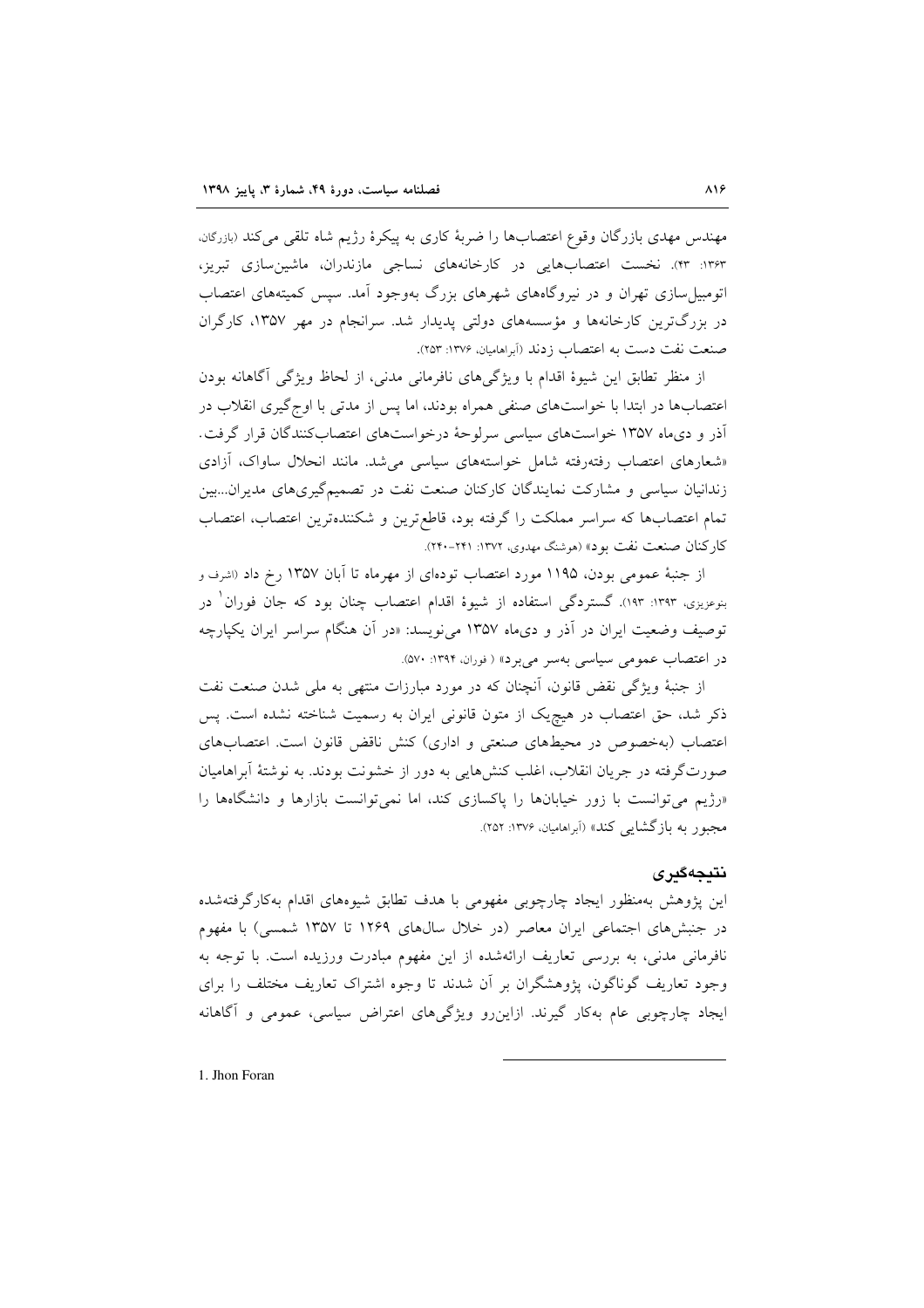بودن، نقض قانون یا فرمان حکومتی و خشونتپرهیزی، بهعنوان خصوصیات مشترک از تعاریف نافرمانی مدنی استخراج شد و معیار سنجش شیوههای اقدام مورد استفاده در جنبشهای اجتماعی مورد مطالعه، قرار گرفت. نکتهٔ درخور توجه این است که ویژگی «اعتراض سیاسی» در مطالعه و بررسی شیوههای اقدام جنبشهای اجتماعی، به عنوان مفروض در نظر گرفته شده است، چراکه هر اقدام سیاسی در جریان این جنبشها از سوی کنشگران معترض را، می توان بهعنوان عملی اعتراضی تلقی کرد.

بهزعم پژوهشگران می توان دستهبندی دیگری نیز از نافرمانی مدنی ارائه داد: نافرمانی مدنی خاص (مبتنی بر نمونهٔ آرمانی نافرمانی مدنی) و نافرمانی مدنی عام. نافرمانی مدنی عام، کنشهای اعتراضی اند که دارای برخی ویژگیهای معیار نافرمانی مدنی هستند و در عین حال حامل تمامی این خصوصیات نیستند. این دسته از کنشها را می توان ذیل مفهوم نافرمانی مدنی عام مورد توجه قرار داد.

با توجه به نگاه و رویکرد مورد اشاره، شیوههای اقدام مورد استفادهٔ کنشگران در چهار جنبش اجتماعی ایران معاصر (جنبش تنباکو، انقلاب مشروطه، ملی شدن صنعت نفت و انقلاب اسلامی) با هدف شناسایی شیوههای اقدام در بافتار هر جنبش بررسی شده است. ازاینرو، با هدف تطبیق هر شیوهٔ اقدام با ویژگیهای نافرمانی مدنی، پژوهشگران سعی در شاخص سازی هر ویژگی با توجه به اطلاعات بهدستآمده از منابع و روایاتهای صورتگرفته از هر جنبش کردهاند.

در جریان جنبش تنباکو، تحریم (با ویژگیهایی چون عمومی و آگاهانه بودن و عدم بهکارگیری خشونت)، مؤثرترین شیوهٔ اقدام اتخاذشده از سوی کنشگران بوده، هرچند امتناع از مصرف توتون و تنباكو توسط عامهٔ مردم، نقض صریح قانون یا فرمان حكومتی نبوده است؛ دارا بودن این ویژگیها سبب شد تا این پژوهش، تحریم را بهصورت نمونهای از نافرمانی مدنی عام تلقی کند. مسئلهٔ دیگر استفاده از تحصن (بهعنوان کنش اعتراضی و غیرخشونتآمیز) بهمثابهٔ کارسازترین شیوهٔ اقدام، در جریان انقلاب مشروطه بوده است. تحصنهای صورتگرفته در جریان انقلاب مشروطه که با ویژگیهایی چون عمومی، آگاهانه و مسالمتآمیز بودن همراه بود، با اینکه نقض صریح قانون یا فرمان حکومتی نبود، مصداقی از نافرمانی مدنی عام تلقی می شود. افزون بر این موارد، شیوهٔ اقدام اعتصاب (بهعنوان شیوهٔ اقدامی که بیشترین همخوانی را با معیارهای نافرمانی مدنی دارد) در جریان نهضت ملی شدن صنعت نفت و انقلاب اسلامی بهنحو گستردهای استفاده شد. اعتصابهای صورتگرفته در جریان ملی شدن صنعت نفت و بهخصوص در روند انقلاب اسلامی، کنشهای فراگیر و عمومي، آگاهانه و غير خشونتآميز بودهاند.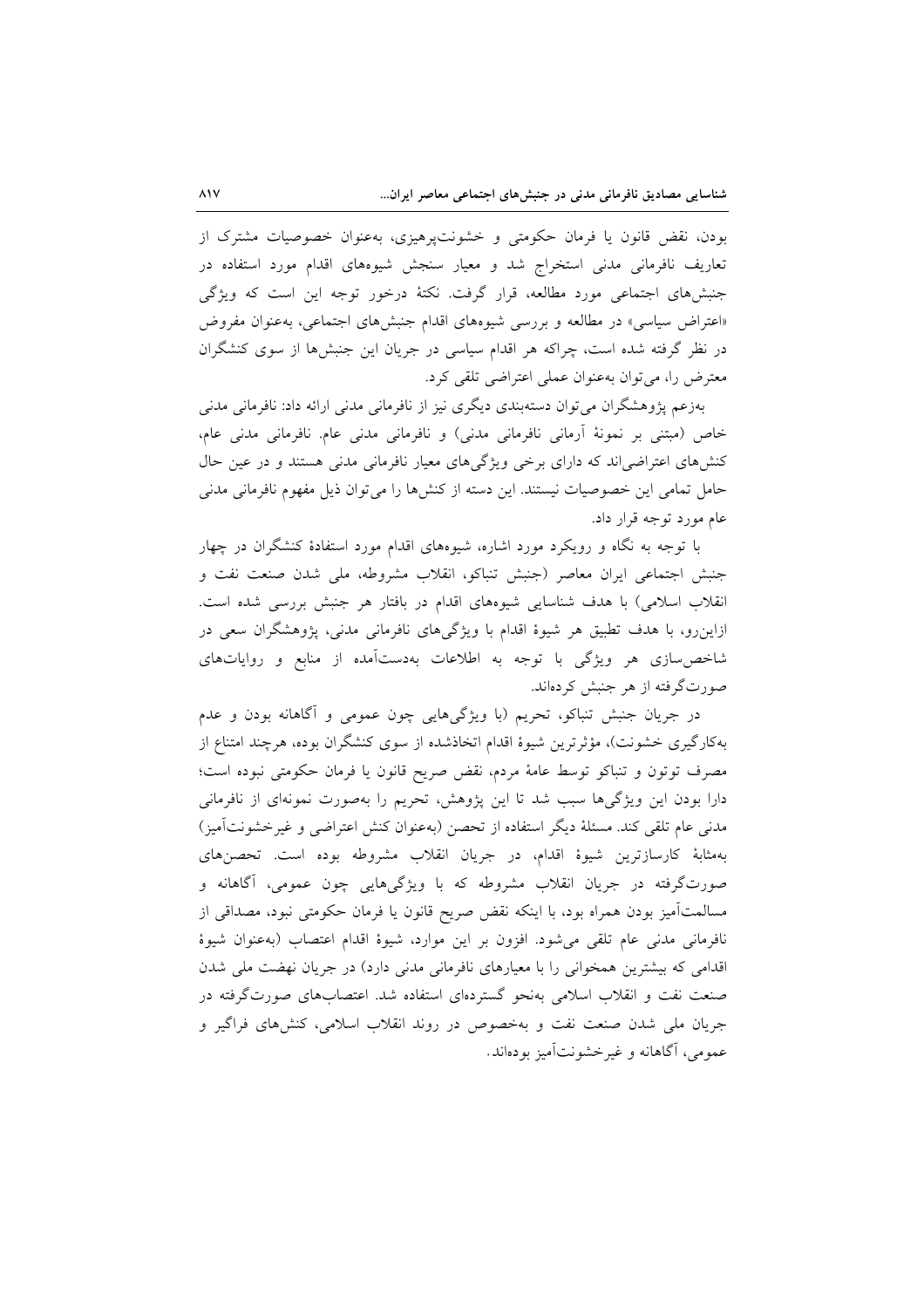راهپیمایی و تظاهرات که در این پژوهش از آنها به کنشهای خیابانی تعبیر شده، شیوهٔ اقدامی است که در جریان انقلاب اسلامی و نهضت ملی شدن صنعت نفت بهطور گسترده استفاده شد. براساس یافتههای این پژوهش، کنشهای خیابانی و تظاهرات، از منظر عمومی بودن، از فراگیرترین شیوههای اقدام در جنبشهای ایران معاصر است. ضمن اینکه، تظاهرات گاه بهصورت مسالمتآمیز و گاه بهصورت خشونتبار بروز کرده و بروز خشونت در جریان أنها از الگوی خاصی پیروی نکرده است. بهنظر میرسد زمینهٔ رویدادی وقوع هر تظاهرات بهمنظور بررسی این ویژگی (مسالمتآمیز یا خشونتبار بودن) باید مورد توجه قرار گیرد.

با نگاهی کلی، استنتاج پژوهشگران این است که شیوههای اقدام مؤثر بهکارگرفتهشده در خلال جنبشهای اجتماعی ایران معاصر دارای ویژگیهای نافرمانی مدنی عام یعنی عمومی، آگاهانه، غير خشونت آميز و ناقض قانون بودن، هستند.

#### منابع و مآخذ

#### الف) فارسى

۱. اَبِراهامیان، یرواند (۱۳۸۴). ا**یران بین دو انقلا**ب، ترجمهٔ احمد گا<sub>،</sub>محمدی و محمدابراهیم فتاحی، چ یازدهم، تهران: نشر ----------- (١٣٩٣). كودتا، ترجمهٔ ناصر زرافشان، تهران: نگاه. ۳. --------------- (۱۳۷۶). مقالاتی در جامعهشناسی سیاسی ایران، ترجمهٔ سهیلا ترابی فارسانی، تهران: شیرازه. ۴. آدمیت، فریدون (۱۳۶۰). <mark>شورش بر امتیازنامهٔ رژی</mark>، تهران: پیام. ۵. آفاري، ژانت (۱۳۷۹). **انقلاب مشروطه ايران ۱۹۱۱–۱۹۰۶**، ترجمهٔ رضا رضايي، تهران: بيستون. ۶. استميل، جان، دي. (١٣٧٨). درون انقلاب ايران، ترجمهٔ منوچهر شجاعي، تهران: خدمات فرهنگي رسا. ۷. اشرف، احمد؛ و بنوعزیزی، عل<sub>ی</sub> (۱۳۹۳). **طبقات اجتماعی، دولت و انقلاب در ایران**، ترجمهٔ سهیلا ترابی فارسانی، چ سوم، تهران: نيلوفر. ٨. الگار، حامد (١٣۶٩). **دين و دولت در ايران**، ترجمهٔ ابوالقاسم سرى، چ دوم، تهران: توس. ۹. بازرگان، مهدی (۱۳۶۳). ا**نقلاب ایران در دو حرکت**، چ پنجم، تهران: انتشارات دفتر نهضت آزادی ایران. ۱۰. بشیریه، حسین (۱۳۸۶). **جامعهشناسی سیاسی: نقش نیروهای اجتماعی در زندگی سیاسی**، چ چهاردهم، تهران: نشر نی. ۱۱. تیلی، چارلز (۱۳۸۸). **از بسیج تا انقلاب**، ترجمهٔ عل<sub>ی</sub> مرشدیزاد، تهران: پژوهشکدهٔ امام خمین<sub>ی</sub> و انقلاب اسلامی. ۱۲. -------- (۱۳۸۹). جنبش های اجتماعی ۲۰۰۴–۱۷۶۸، ترجمهٔ علی مرشدیزاد، تهران: دانشگاه امام صادق (ع). ۱۳. تیموری، ابراهیم (۱۳۶۱). **تحریم تنباکو**، چ سوم، تهران: شرکت سهامی کتابهای جیبی. ۱۴. ثورو، هنری دیوید (۱۳۹۴). «نافرمانی مدنی» در **نافرمانی مدنی**، ترجمه و گردآوری غلامعلی کشانی، تهران: قطره. ۱۵.حسنزاده، اسماعیل (۱۳۷۷). «تحلیل محتوای قطعنامههای دورهٔ انقلاب»، **جامعهشناسی ایران**، ش۳۰ ص ۳۸–۳. ۱۶. دلاپورتا، دوناتلا؛ و دیانی، ماریو(۱۳۸۴). مقدمهای بر جنبشهای اجتماعی، ترجمهٔ محمدتقی دلفروز، تهران: کویر. ۱۷.رحمانی، تورج؛ و مختاری، علی (۱۳۹۴). «نافرمانی مدنی؛ ایدهای برای عبور از بن بست نظری لیبرالیسم»، **پژوهش سیاست** نظری، ش ۱۸، ص ۱۰۰–۷۹. ۱۸. شوکت، حمید (۱۳۸۶). **در تیررس حادثه: زندگی سیاسی قوامالسلطنه**، چ دوم، تهران: اختران. ۱۹. صابری، شیدا؛ و شیخ نوری، محمدامیر (۱۳۹۱). «بازار و نهضت ملی شدن صنعت نفت»، **یژوهش۵ای تاریخی**، دانشکدهٔ